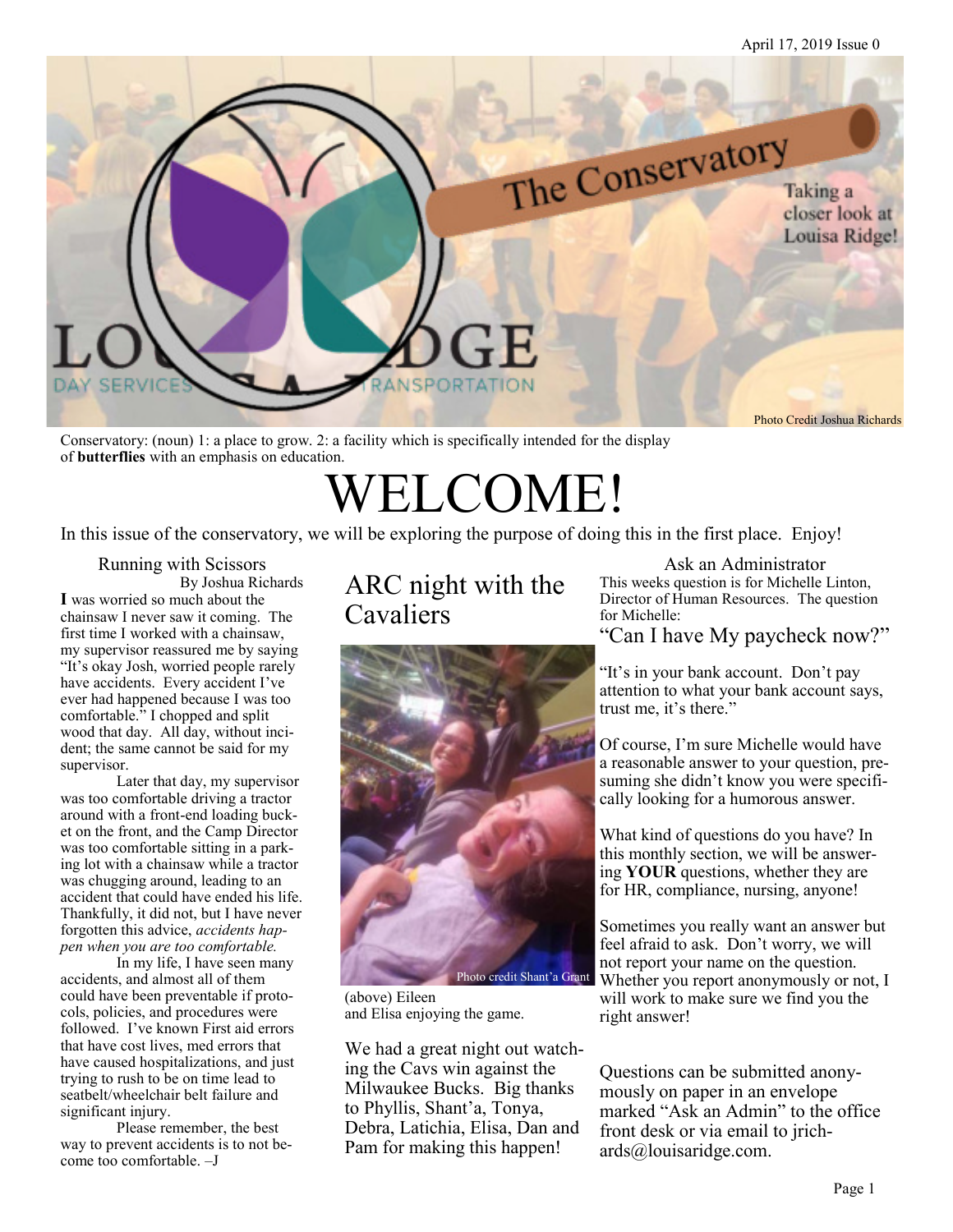

Inclusion Day Was a huge success! Over 80 people celebrated with us from over 5 different providers. Everyone enjoyed the food, music, balloons, and face painting, and other providers were jumping to find out how we made it all work! A HUGE thank you and congratulations to Sonya Carroll and Charmagne Foster for planning and arranging, Shaneka Johnson for DJing, and all of the wonderful ADS staff who helped make this a UI-free event. Thank you!

(right) Katie and Antoine enjoy some executive funk with Raychelle



**UI Panel News:** This month, the Unusual Incident review panel met on Thursday, April 11th. While trends for March were person-specific driven, some notes to discuss would be as follows. **1: Use correct verbiage when writing reports.** To achieve this, remember to write reports based upon the facts, being as accurate as possible. Also, if reported actions include routine checks (for example, checked Mary every 20 minutes for an hour,) there needs to be documentation showing that this happened. **2: Make sure the prevention plan is appropriate for the incident.** An easy way to ensure this happens is to include "to prevent …" in the prevention plan itself. This helps guarantee the prevention plan is targeted for the incident. For example: "Josh will water the plants every day after breakfast to prevent the plants from dehydrating." is clear, where as "Josh will water the plants every day after breakfast to prevent being late to work" clearly does not make sense.

#### Fun & Riddles

**1.** What can you hold in your right hand but not in your left hand?

**2.** What gets wetter the more it dries?

**3.** What is once in a minute, twice in a moment, and never in a thousand years?

Answers on the page 4

**Knock Knock**

Who's there?

**Tank**

Tank who?

#### **You're welcome**



Garlic bread

#### **Quick & Easy Garlic Bread**

A fun and easy addition to spaghetti night that almost anyone can make with minimal supervision or assistance.

**Ingredients:** 

**Bread of choice** (french or Italian bread is nice, but sliced white bread works in a pinch)

**Olive oil** (butter can be used, but will raise the saltiness)

**Chopped garlic** (again, garlic powder can be used if desired.) **Hard Italian cheese** (parmesan, romano, asiago, you can use what you have or take the opportunity to try a new cheese.)

#### **Directions:**

 Cut your bread the way you prefer (if not using pre-sliced bread. I recommend either slicing loaves in half, or on an angle for individual slices of garlic bread)

**Set oven to "broil"** If your oven has a light, turn it on. **Spread butter, or drizzle olive oil on top of the slices. Sprinkle garlic powder or chopped garlic on top of bread**  (you don't need much, especially for chopped garlic, or a combination of both.)

**Sprinkle cheese on top of bread** (fresh grated cheese is always the best, but again, not necessary.) \*sprinkle Italian seasoning if desired.

**Place bead on sheet pan under broiler for 5 minutes** (Or less, watch this closely. The moment it starts to brown on top and smell tasty it's done.)

Share your recipes with us!

#### CONTRIBUTORS WANTED!

Do you have a great co-worker you want the company to know about? What about the individuals you care about? Does your house have any fun activities coming up? LET US KNOW! Contact Joshua Richards at the office with photos, stories, or to nominate a topic to be covered in the Conservatory. Email jrichards@louisaridge.com, phone number 330-945-4115 extension 302.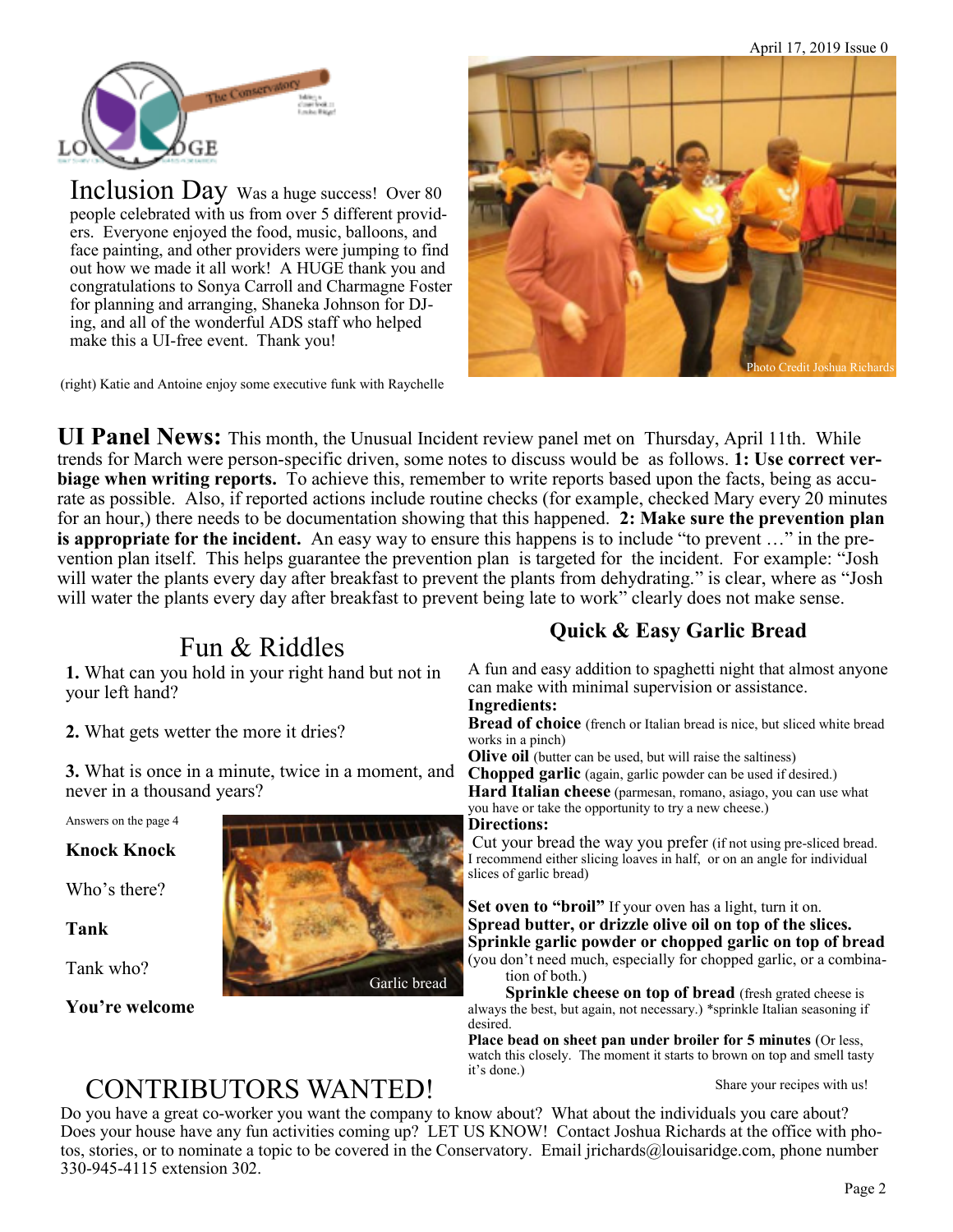

## Getting to Know you!

In this section we want to share about the people we serve and the staff that makes it happen.



(above) Candyce smiles for the camera with the penguins at the winter wonderland party

#### **Barbara Dabney (By Tonya Davis and Joshua Richards.)**

#### I don't do this for praise, I do this because this is who I am.

I had the pleasure today to sit with Mrs. Barbara Dabney, one of Louisa Ridge's Direct Support Professionals at the day program.

Mrs. Dabney, often called "Ms. Barb" by the people she works with, and for, has been working for Louisa Ridge since June of 2015. "I started just helping out at my niece's group home. I would come and visit her, and pitch in when I could. Sometimes, I would help with cooking, or cleaning, and sometimes I helped by taking them out for a walk, or something else fun. Shortly after that, I began working at Louisa Ridge."

Ms. Barb found a great deal of joy working with individuals with disabilities, even when the times were challenging. "[When working with individuals with behavioral challenges,] I felt a bond, from my experiences with others, and a love, because I know it isn't them or their choice. If I put myself in their place, what I would want is a little empathy, caring, and understanding." Ms. Barb can be found most days at ADS, leading games, arts & crafts, and teaching the individuals about wildlife, and other trivia.

#### **Candyce Honorable** (by Joshua Richards)

Candyce has been with Louisa Ridge for many years, receiving help with Vocational Habilitation, Transportation, and Adult Day Services. She is very kind and helpful, always willing to lend a hand not only to staff, but with her peers as well. Her favorite kind of music is gospel, with her favorite artist being Oleta Adams. Her super power is waking up in the morning, and her favorite animal is dogs, because she loves to pet them. She rides with NMT daily and can regularly be found at the day program, hanging out with her friends or helping clean up the lunchroom. She doesn't like loud noises, but loves playing card games and *trouble.* The person she admires the most is her Grandmother, who taught her to be good, smile, and do different things. Her advice for others is to "just be yourself."



(above) Mrs. Dabney posing on Country Western day at ADS

Know an individual or staff member you feel should be recognized? Contact us to help them get the recognition they deserve! jrichards@louisaridge.com